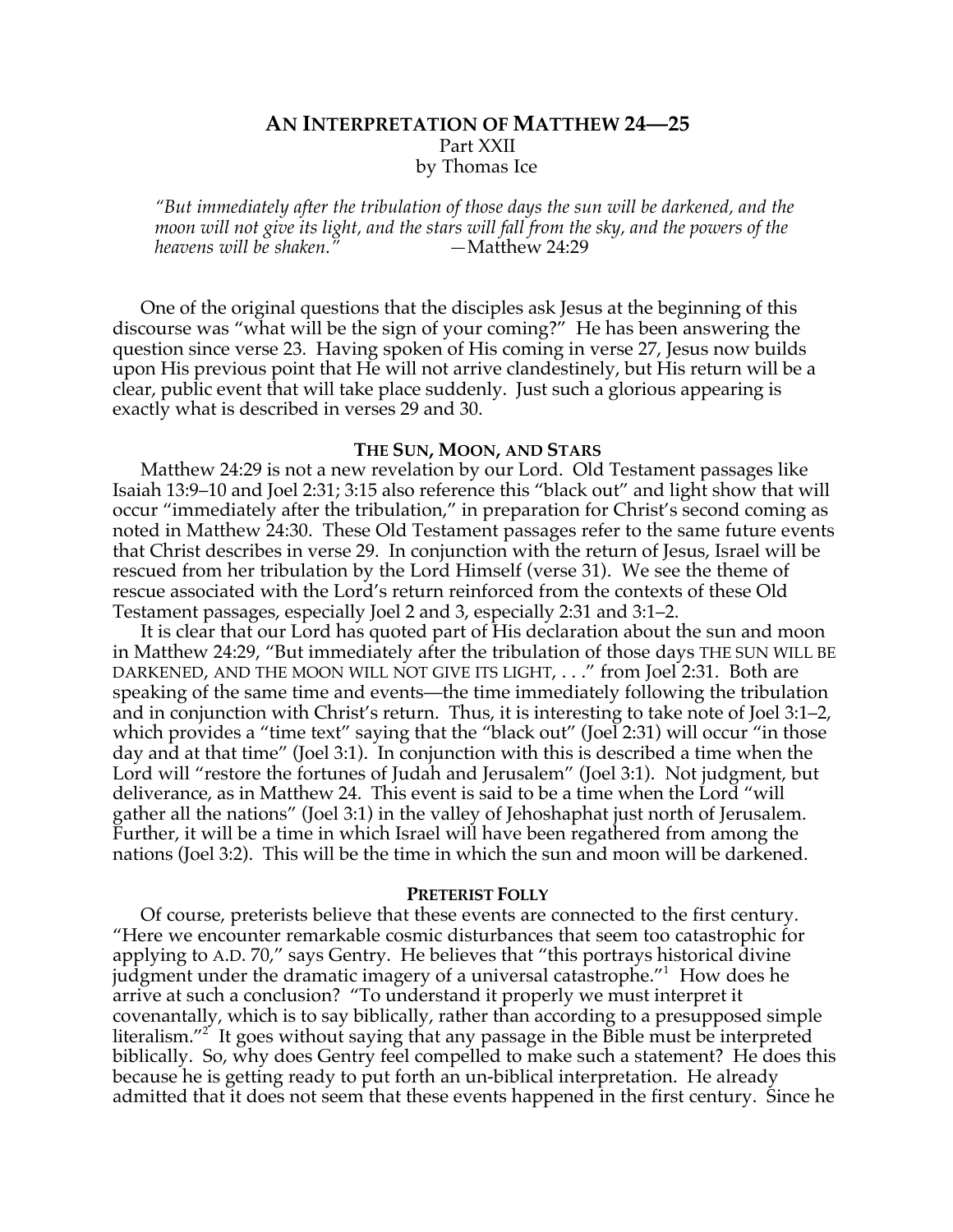apparently cannot provide a textual interpretation, he has to bring in his preconceive theology as the real basis for his understanding of the text. He is not interpreting the passage biblically, but theologically. Dr. Gentry uses his preconceived preterist notion as the true basis for his "interpretation" at this point. This is obvious to any attempting to handle the text from the proper perspective of the literal, grammatical, and contextual approach. Only those who are already committed to preterism, no matter what the text says, will fall for Gentry's equation of *covenantal* interpretation with a proper *biblical* approach.

Dr. Gentry believes that verse 29 "draws upon the imagery from Old Testament judgment passages that sound as if they are world-ending events."<sup>3</sup> I have already noted such a relationship. This point is not a matter for debate, however, Gentry is typical of how preterists mishandle the recognized Old Testament relationship.

Since Gentry admits that this passage sounds like it did not occur in the first century. This is why, by his own admission, he must introduce his theology (if *covenant* were a true synonym for *biblical*, why must he tell us?) as a factor for interpreting this text. While those following the normal canons of *sound* hermeneutics—the historical, grammatical, contextual approach—cannot find Dr. Gentry's view taught from the passage. Dr. Gentry must employ a historical, grammatical, and theological hermeneutic to (mis)explain the passage. Since the preterist erroneous believes that these events had to occur in the first century they are forced to views that are not supported by the words, phrases, and context of the passage. If anyone is allowed to subjectively introduce their theology as part of the hermeneutical process, then it should not be surprising to find that the text supposedly teaches what is presupposed. But that is not true exegesis, but it is a widely practiced form of eisegesis. Dr. Robert Thomas' recent comment about Dr. Gentry's interpretative approach is on the mark when he says, "Gentry's use of symbolism is inconsistent and self-contradictory. A factoring of preunderstanding into the interpretive process inevitably leads to unimaginable extremes in hermeneutical abuse."<sup>4</sup> The same could be said for all preterist approaches to Matthew 24 and much of Scripture.

### **HANDLING FIGURES OF SPEECH**

When I study the Old Testament figures that preterist say speak of the passing of a great political power, I wonder how they know what the original figures mean? I do not see a textual basis for their understanding either in the Old Testament or in Matthew 24. There are no biblical passages that establish the preterist use of these figures. In 1857 Rev. D. D. Buck made the following hermeneutical points about interpreting Matthew 24:29, which are still valid in our own day:

(1.) The use of metaphoric language implies a knowledge or idea of what would be understood if such language were applied literally. No one ever uses figures without having in view the literal things from which the figures are derived. . . . If we say Christianity is the sun of the world, it implies that we have a previous understanding of the nature and fact of the sun.

(2.) Now, whence did this ancient figurative use of the darkening of the luminaries arise? How did it happen that it was so common for the prophets to speak of ordinary, limited judgments, in language which all admit would, if used literally, apply to the general judgment? How became it so common to speak metaphorically of the darkening of the sun, moon, and stars, and the passing away of the heavens? Figures are the shadow of the literal. Where is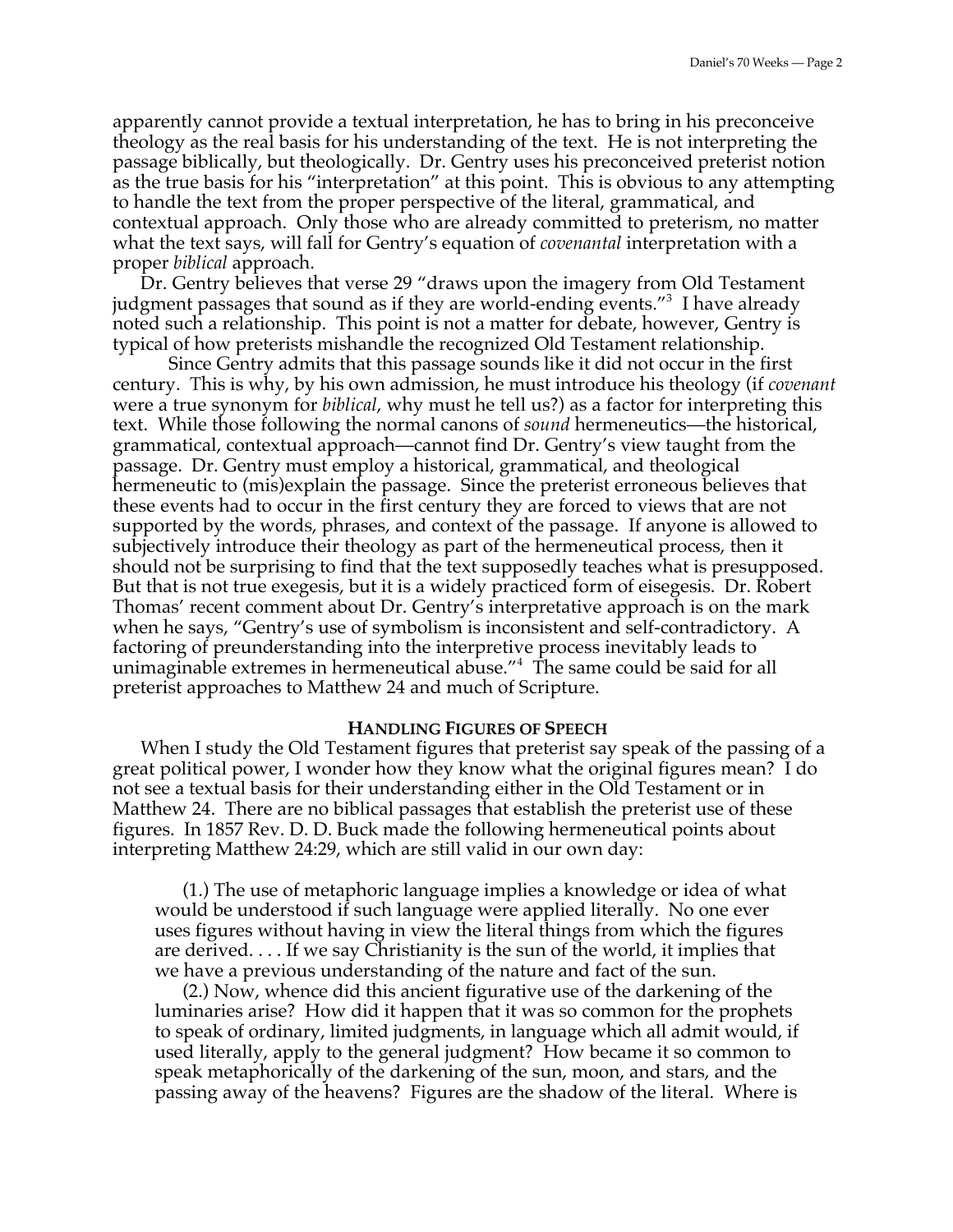the substance that originates the shadow? Metaphors are borrowed from literal speech. Where is the literal speech, and the revelation of the literal idea, of the blotting out of the bright heavens, and the downfall of the world?

(3.) This question is to be settled by those who seize upon every reference to these great events, and pronounce them figurative. Will they please to tell us where there is a spot in all the Bible where the literalist may plant his feet, and stand up in defense of orthodoxy, and give a philosophical explanation of the commonness of such language as appears to refer to the day of Judgment?<sup>5</sup>

### **COMPARING SCRIPTURE WITH SCRIPTURE**

Luke 21:24 says, "and they will fall by the edge of the sword, and will be led captive into all the nations; and Jerusalem will be trampled under foot by the Gentiles until the times of the Gentiles be fulfilled." This text provides an outline of the history of Jerusalem from the time of the destruction of Jerusalem until Israel's redemption at the second coming (Luke 21:25–29). The time in which the sun and moon will be darkened will follow the end of "the times of the Gentiles," according to Luke 21:25. The fact that the blackout of Matthew 24:29 is to come at the end of the times of the Gentiles, "immediately after the tribulation of those days," makes it clear that it could not have happened in the first century since, according to Luke 21:24, the Roman destruction of the Holy City would commence that time which has gone on now for almost 2,000 years. This event must be future and in conjunction with a time in which the Lord will deliver His people, not judge them (as in A.D. 70).

If the preterist interpretation of this passage is left to stand then it creates tremendous contradictions between the text and the historical records of the Roman siege. Rev. Richard Shimeall explains the preterist problem as follows:

Historically, therefore, the state of the case amounts to this:

(1.) The high-priest of the Jewish nation and many of his associates had been murdered, and the whole body of the priesthood overthrown; and, if there were any religious services, they were conducted by such wretches as the robbers saw fit to appoint.

(2.) Their temple was changed into a citadel and stronghold of an army of the vilest and most abominable robbers and murderers that ever disgraced the human race.

(3.) Their "holy houses" (synagogues) throughout the land had been pillaged and destroyed by the ruthless and bloody Sicarii.

(4.) Their judiciary and temple officers had either fled for their lives to the Romans, or had been murdered by the robber-gangs of the city, while their nobles and men of-wealth perished by myriads. And finally,

(5.) Whether within the capital or throughout the borders of Judea, east, west, north, and south, the *ecclesiastical* and *civil* institutions of the nation were exterminated, and the country conquered and laid waste by the Romans, or ravaged by organized banditti.

And thus, reader, it continued to the end. These, we repeat, are the *historical facts* of the case. And yet, our commentators have trusted the interpretation of some of the most important parts of the Bible to the theory, the principal argument to sustain which lies in the assumption that the Jewish